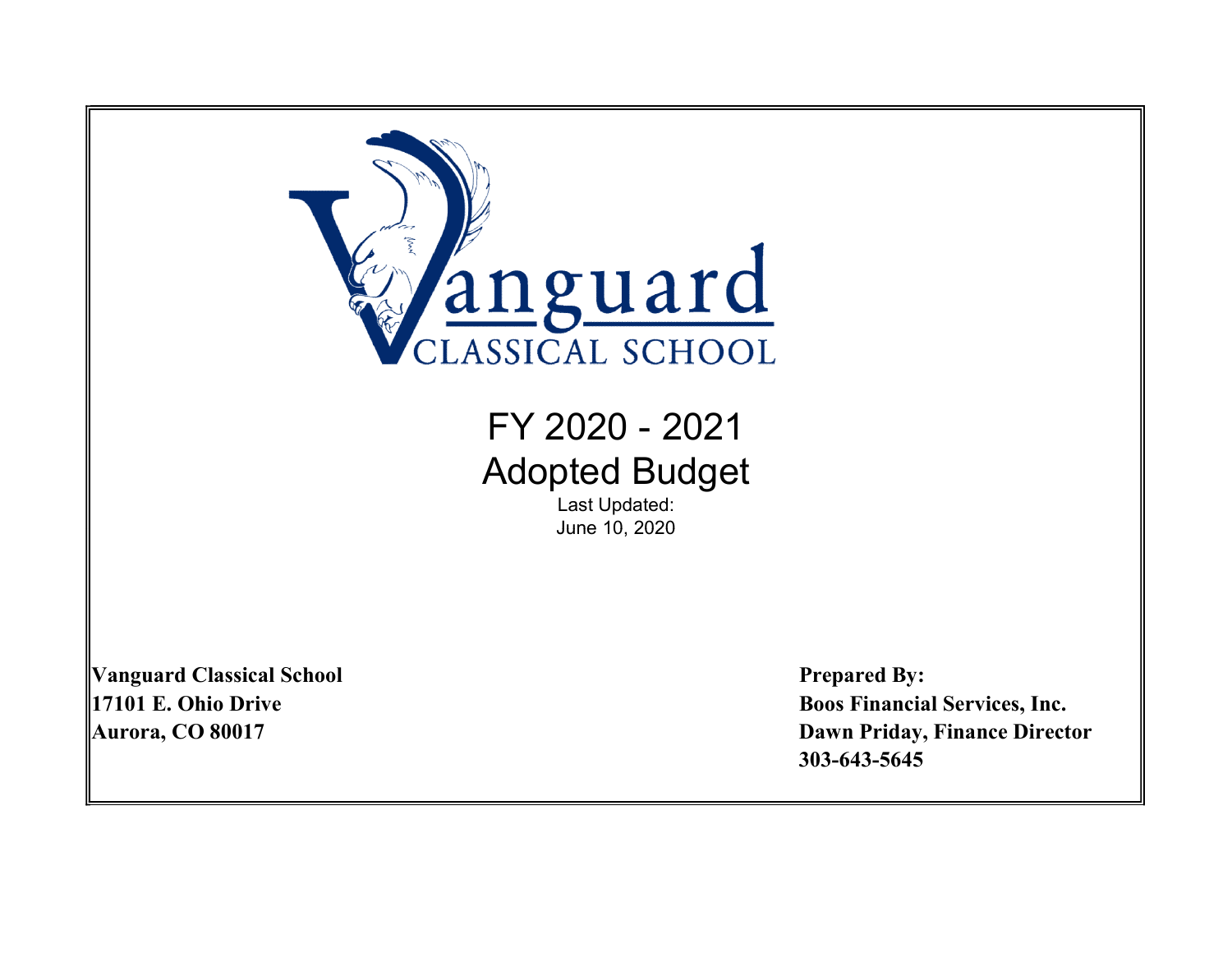|                                              |                | 2019-2020      | 2019-2020      | 2020-2021      | Change<br><b>Adopted</b>            | <b>Projected</b> | Projected      | Projected      | Projected     |
|----------------------------------------------|----------------|----------------|----------------|----------------|-------------------------------------|------------------|----------------|----------------|---------------|
|                                              | 2018-2019      | <b>Revised</b> | Projected      | <b>Adopted</b> | <b>FY21/ Revised</b><br><b>FY20</b> | 2021 - 2022      | 2022 - 2023    | 2023 - 2024    | 2024 - 2025   |
| <b>Description</b>                           | <b>Actuals</b> | <b>Budget</b>  | <b>Actuals</b> | <b>Budget</b>  |                                     | <b>Budget</b>    | <b>Budget</b>  | <b>Budget</b>  | <b>Budget</b> |
| <b>BEGINNING FUND BALANCE</b>                |                |                |                |                |                                     |                  |                |                |               |
| <b>Beginning Fund Balance</b>                | \$1,071,770    | \$1,315,254    | \$1,315,254    | \$3,110,857    | 1,795,603<br>\$                     | \$3,043,301      | \$3,196,033    | \$3,523,121    | \$3,921,448   |
| <b>REVENUES</b>                              |                |                |                |                |                                     |                  |                |                |               |
| <b>Funded Full Time Students</b>             |                |                |                |                |                                     |                  |                |                |               |
| FTE / Head Count                             | 1,071          | 1,124          | 1,122          | 1,128          | 4                                   | 1,150            | 1,166          | 1,176          | 1,176         |
| PPR                                          | \$8,474.35     | \$8,831.05     | \$9,016.43     | $$8,565.61$ \$ | (265.44)                            | 8,565.61<br>\$   | \$8,736.92     | \$8,999.03     | \$9,269.00    |
| School Finance Funding                       | 9,073,588      | 9,926,100      | 10,116,434     | 9,662,006      | (264, 094)                          | 9,850,450        | 10,187,250     | 10,582,857     | 10,900,343    |
| Mill Levy Funding                            | 2.312.916      | 2,504,339      | 2,796,823      | 2,387,589      | (116, 750)                          | 2,562,269        | 2,597,918      | 2,620,199      | 2,620,199     |
| At Risk Adjustment                           | (195, 714)     | (212, 642)     | (122, 290)     | (166, 475)     | 46,167                              | (170, 012)       | (175, 819)     | (182, 746)     | (188, 228)    |
| <b>Fundraising</b>                           |                |                |                |                |                                     |                  |                |                |               |
| Fundraising                                  |                | 16.665         | 27.797         |                | (16, 665)                           |                  |                |                |               |
| Gifts & Donations                            | 5,888          | 4,844          | 589            |                | (4, 844)                            |                  |                |                |               |
| <b>Other Local Revenues</b>                  |                |                |                |                |                                     |                  |                |                |               |
| <b>Student Activities</b>                    | 121,693        | 117,500        | 62,644         | 20,205         | (97, 295)                           | 64,186           | 65,079         | 65,634         | 65,634        |
| <b>Building Rental</b>                       | 660            | 2,210          | 3.710          |                | (2, 210)                            |                  |                |                |               |
| Interest Income                              | 2,910          | 36,500         | 38,000         | 33,000         | (3,500)                             | 33,000           | 33,000         | 33,000         | 33,000        |
| <b>Bond Funding</b>                          | 124,082        | 124,082        | 124,082        |                | (124, 082)                          |                  |                |                |               |
| <b>State and Federal Grants</b>              |                |                |                |                |                                     |                  |                |                |               |
| <b>Security Cameras</b>                      |                | 15,000         | 15,000         |                | (15,000)                            |                  |                |                |               |
| Kindergarten FF&E                            |                |                |                | 70,198         | 70,198                              |                  |                |                |               |
| <b>ELPA</b>                                  | 253.182        | 253,182        | 249.652        | 249,652        | (3,530)                             | 249.652          | 249,652        | 249,652        | 249.652       |
| <b>READ Act</b>                              | 136,906        | 118,892        | 118,892        | 118,892        |                                     | 118,892          | 118,892        | 118,892        | 118,892       |
| <b>State Capital Construction</b>            | 321,144        | 302,356        | 312,870        | 242,198        | (60, 158)                           | 241,983          | 240,443        | 237,655        | 232,902       |
| Non-Employer PERA Contributions              | 133,092        | 134,000        | 134,000        | 134,000        |                                     | 134,000          | 134,000        | 134,000        | 134,000       |
| CDE SHP Grant                                | 266,599        | 285,509        | 267,509        | 18,000         | (267, 509)                          | 262,343          | 262,343        |                |               |
| Title I                                      | 154,228        | 85,000         | 85,000         | $\sim$         | (85,000)                            |                  | $\blacksquare$ |                |               |
| Title II                                     | 40,531         | 40,288         | 40,288         | 40,288         |                                     | 40.288           | 40.288         | 40.288         | 40.288        |
| Title IV                                     | 1,422          | 22,595         | 22,595         | 22,508         | (87)                                | 22,508           | 22,508         | 22,508         | 22,508        |
| COVID Relief Funds (CRF)                     |                |                | 274,000        | 631,117        | 631,117                             |                  |                |                |               |
| <b>ESSER Funds</b>                           |                |                |                | 226,971        | 226,971                             |                  |                |                |               |
| <b>Food Service Revenue</b>                  |                |                |                |                |                                     |                  |                |                |               |
| Local Revenue - Pay Pams                     | 46.691         | (3, 100)       | (20, 642)      |                | 3,100                               |                  |                | $\blacksquare$ |               |
| State Revenue - State Matching               | 6,269          |                |                |                |                                     |                  |                |                |               |
| State Revenue - Child Nutrition              | 10,907         |                |                |                |                                     |                  |                |                |               |
| Federal Revenue - School Lunch Program       | 360,669        |                |                |                |                                     |                  |                |                |               |
| <b>Food Service Revenue Total</b>            | 424,537        | (3, 100)       | (20, 642)      |                | 3,100                               |                  |                | $\sim$         |               |
| <b>Total Revenues</b>                        | 13, 177, 664   | 13,773,321     | 14,563,513     | 13,690,150     | (83, 171)                           | 13,409,559       | 13,775,554     | 13,921,940     | 14,229,190    |
|                                              |                |                |                |                |                                     |                  |                |                |               |
| <b>Beginning Fund Balance &amp; Revenues</b> | 14,249,434     | 15,088,575     | 15,878,768     | 16,801,007     | 1,712,432                           | 16,452,860       | 16,971,586     | 17,445,061     | 18,150,638    |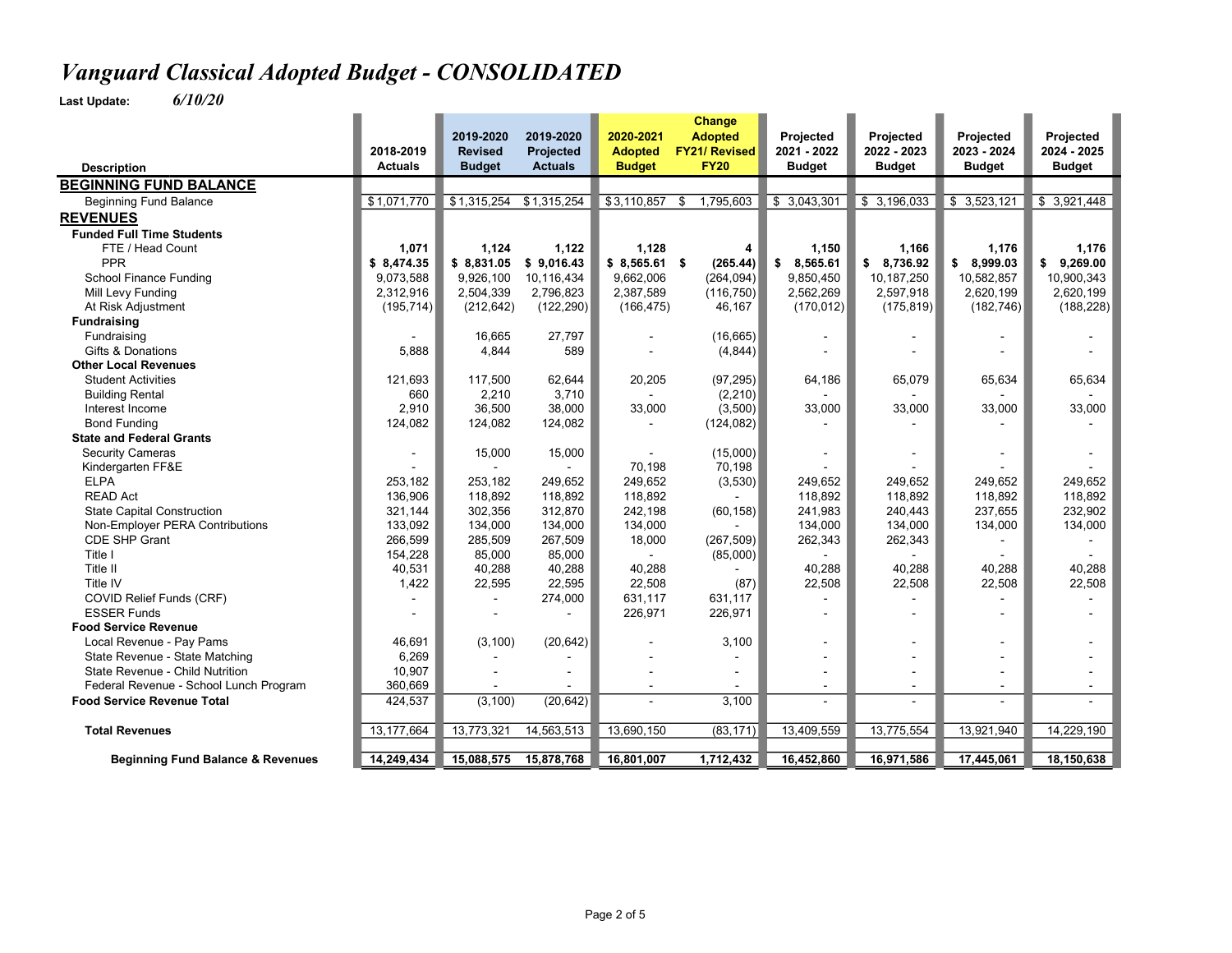|                                        |                             |                                 |                             |                                 | Change                              |                              |                              |                              |                          |
|----------------------------------------|-----------------------------|---------------------------------|-----------------------------|---------------------------------|-------------------------------------|------------------------------|------------------------------|------------------------------|--------------------------|
|                                        |                             | 2019-2020                       | 2019-2020                   | 2020-2021                       | <b>Adopted</b>                      | Projected                    | Projected                    | Projected                    | Projected<br>2024 - 2025 |
|                                        | 2018-2019<br><b>Actuals</b> | <b>Revised</b><br><b>Budget</b> | Projected<br><b>Actuals</b> | <b>Adopted</b><br><b>Budget</b> | <b>FY21/ Revised</b><br><b>FY20</b> | 2021 - 2022<br><b>Budget</b> | 2022 - 2023<br><b>Budget</b> | 2023 - 2024<br><b>Budget</b> | <b>Budget</b>            |
| <b>Description</b>                     |                             |                                 |                             |                                 |                                     |                              |                              |                              |                          |
| <b>EXPENDITURES</b>                    |                             |                                 |                             |                                 |                                     |                              |                              |                              |                          |
|                                        |                             |                                 |                             |                                 |                                     |                              |                              |                              |                          |
| Salaries:                              |                             |                                 |                             |                                 |                                     |                              |                              |                              |                          |
| <b>Teachers</b>                        | 3,235,819                   | 3,058,500                       | 3,080,200                   | 3,155,745                       | 97,245                              | 3, 155, 745                  | 3,187,302                    | 3,266,985                    | 3,348,660                |
| <b>Substitute Teachers</b>             |                             |                                 | 23,275                      | 4,040                           | 4,040                               | 4,040                        | 4,080                        | 4,182                        | 4,287                    |
| <b>Special Education Teachers</b>      | 636.421                     | 543,780                         | 542,450                     | 548,329                         | 4,549                               | 548,329                      | 553,812                      | 567,658                      | 581,849                  |
| Special Education Para's/ESL           | 333,922                     | 327,060                         | 298,100                     | 396,930                         | 69,870                              | 396,930                      | 400,899                      | 410,922                      | 421,195                  |
| <b>Instructional Aides</b>             | 357,992                     | 460,990                         | 437,600                     | 490,204                         | 29,214                              | 490,204                      | 495,106                      | 507,483                      | 520,170                  |
| <b>Student Support Svcs</b>            | 9,011                       | 186,300                         | 47,950                      | 46,056                          | (140, 244)                          | 46,056                       | 46,517                       | 47,679                       | 48,871                   |
| Administration                         | 563,855                     | 641,760                         | 650,200                     | 617,918                         | (23, 842)                           | 617,918                      | 624,097                      | 639,700                      | 655,692                  |
| <b>Operational Support Services</b>    |                             | 161,360                         | 127,000                     | 201,445                         | 40,085                              | 201,445                      | 203,459                      | 208,545                      | 213,759                  |
| <b>Administrative Assistants</b>       | 175,164                     | 235,100                         | 184,100                     | 206,141                         | (28, 959)                           | 206,141                      | 208,202                      | 213,407                      | 218,743                  |
| <b>Total Salaries</b>                  | 5,312,186                   | 5,614,850                       | 5,390,875                   | 5,666,807                       | 51,957                              | 5,666,807                    | 5,723,475                    | 5,866,562                    | 6,013,226                |
| <b>Percentage of Revenues</b>          | 40%                         | 41%                             | 37%                         | 41%                             |                                     | 42%                          | 42%                          | 42%                          | 42%                      |
| <b>Stipend &amp; Bonus:</b>            |                             |                                 |                             |                                 |                                     |                              |                              |                              |                          |
| Stipends                               | $\blacksquare$              | 47,100                          | 36,825                      | 12,400                          | (34, 700)                           | 12,400                       | 12,772                       | 13,155                       | 13,550                   |
| <b>Retention Bonus</b>                 | $\sim$                      | 23,664                          | 23,664                      | 9,000                           | (14, 664)                           | 9.000                        | 9,000                        | 9,000                        | 9,000                    |
| <b>Total Stipend &amp; Bonus</b>       | $\sim$                      | 70,764                          | 60,489                      | 21,400                          | (49, 364)                           | 21,400                       | 21,772                       | 22,155                       | 22,550                   |
| <b>Benefits:</b>                       |                             |                                 |                             |                                 |                                     |                              |                              |                              |                          |
| <b>Health Benefits</b>                 | 333,348                     | 360,000                         | 285,000                     | 310,650                         | (49, 350)                           | 338,609                      | 369,083                      | 402,301                      | 438,508                  |
| PERA/Medicare                          | 1,218,074                   | 1,242,307                       | 1,191,123                   | 1,271,314                       | 29,007                              | 1,299,755                    | 1,341,515                    | 1,404,459                    | 1,439,533                |
| Non-Employer PERA Contributions        |                             | 134,000                         | 134,000                     | 134,000                         |                                     | 134,000                      | 134,000                      | 134,000                      | 134,000                  |
| <b>Total Benefits</b>                  | 1,551,422                   | 1,736,307                       | 1,610,123                   | 1,715,964                       | (20, 343)                           | 1,772,364                    | 1,844,598                    | 1,940,760                    | 2,012,040                |
| <b>Percentage of Salaries</b>          | 29%                         | 31%                             | 30%                         | 30%                             | $-39%$                              | 31%                          | 32%                          | 33%                          | 33%                      |
| <b>Total Salaries &amp; Benefits</b>   | 6,863,608                   | 7,421,921                       | 7,061,487                   | 7,404,171                       | (17, 750)                           | 7,460,571                    | 7,589,846                    | 7,829,477                    | 8,047,816                |
| <b>Percentage of Revenues</b>          | 52%                         | 54%                             | 48%                         | 54%                             |                                     | 56%                          | 55%                          | 56%                          | 57%                      |
| <b>INSTRUCTIONAL</b>                   |                             |                                 |                             |                                 |                                     |                              |                              |                              |                          |
| <b>Purchased Services</b>              |                             |                                 |                             |                                 |                                     |                              |                              |                              |                          |
| Purchased Services- Prof. Ed. Services | 67,965                      | 52,000                          | 15,050                      | 21,000                          | (31,000)                            | 21,315                       | 21,741                       | 22,285                       | 22,953                   |
| Substitutes - Kelly Services           | 76,014                      | 93,000                          | 23,505                      | 24,000                          | (69,000)                            | 24,360                       | 24,847                       | 25,468                       | 26,232                   |
| <b>SPED Services</b>                   | 188,048                     | 180,000                         | 200,718                     | 179,000                         | (1,000)                             | 181,685                      | 185,319                      | 189,952                      | 195,650                  |
| Professional Development Fees & Travel | 18,118                      | 24.000                          | 6,350                       | 12,000                          | (12,000)                            | 12,180                       | 12,424                       | 12,734                       | 13,116                   |
| <b>Equipment Rentals - Copiers</b>     | 122.659                     | 136.950                         | 100.000                     | 98,000                          | (38, 950)                           | 99,470                       | 101,459                      | 103,996                      | 107,116                  |
| <b>Contracted Field Trips</b>          | 14,807                      | 12,000                          | 10,037                      | 7,500                           | (4,500)                             | 7,613                        | 7,765                        | 7,959                        | 8,198                    |
| <b>Extended School Day Program</b>     |                             |                                 |                             | 189,950                         | 189,950                             | 192,799                      | 196,655                      | 201,572                      | 207,619                  |
| <b>Supplies and Materials</b>          |                             |                                 |                             |                                 |                                     |                              |                              |                              |                          |
| Books & Materials - Instructional      | 83,603                      | 112,225                         | 112,224                     | 114,800                         | 2,575                               | 116,522                      | 118,852                      | 121,824                      | 105,954                  |
| Instructional Technology               | 111,604                     | 80,000                          | 224,300                     | 290,500                         | 210,500                             | 172,500                      | 174,900                      | 176,400                      | 176,400                  |
| <b>Bond Tech Expenditures</b>          |                             | 124,082                         | 124,082                     |                                 | (124, 082)                          |                              |                              |                              |                          |
| <b>Student Activities</b>              | 91.415                      | 82,000                          | 39,342                      | 53,000                          | (29,000)                            | 53,795                       | 54,688                       | 55,685                       | 56,790                   |
| <b>Instructional FF&amp;E</b>          |                             |                                 |                             | 70,198                          | 70,198                              |                              |                              |                              |                          |
| <b>Total Instructional</b>             | 774,232                     | 896,257                         | 855,608                     | 1,059,948                       | 163,691                             | 882,239                      | 898,651                      | 917,874                      | 920,029                  |
|                                        |                             |                                 |                             |                                 |                                     |                              |                              |                              |                          |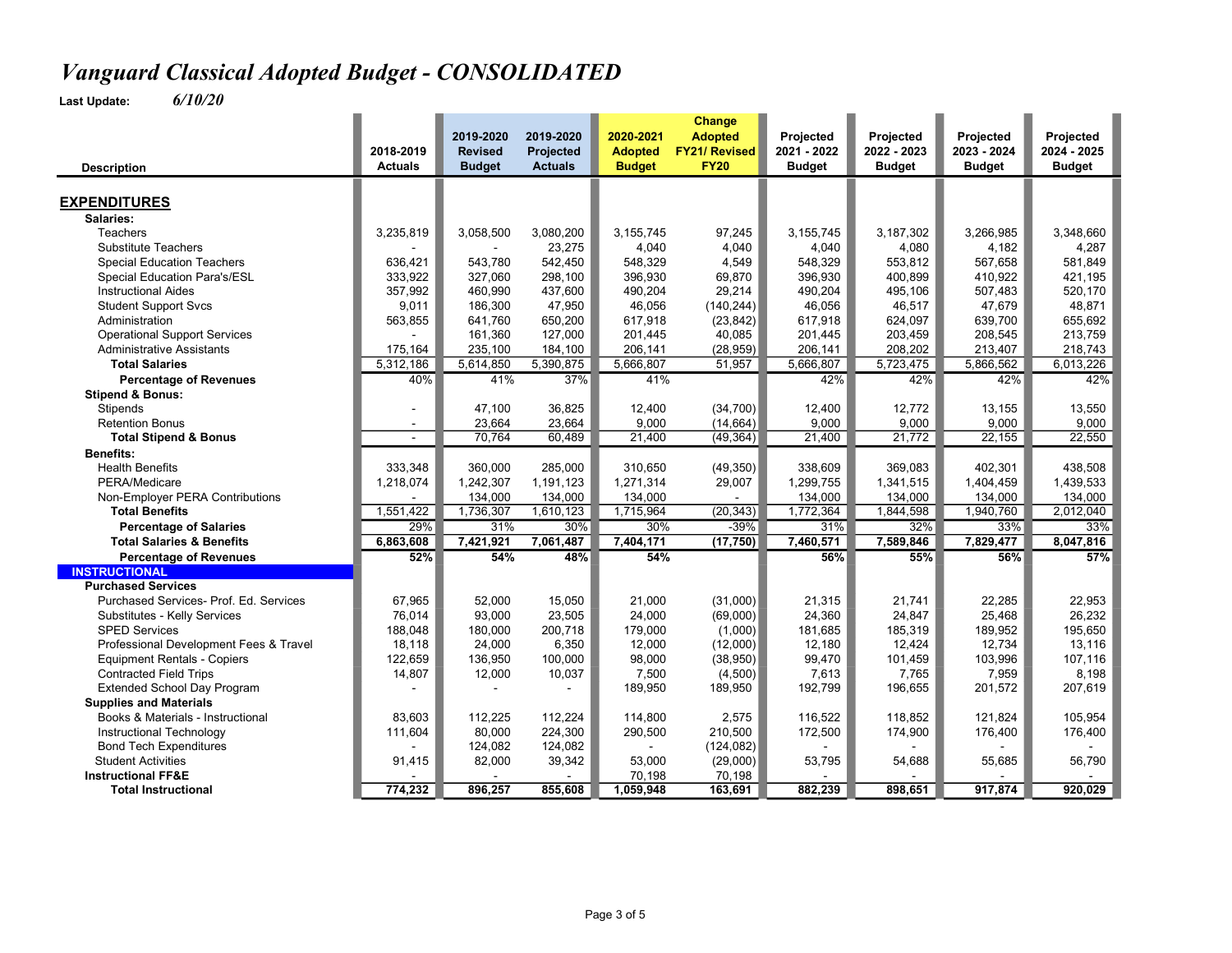|                                                  |                             | 2019-2020        | 2019-2020                          | 2020-2021                       | Change<br><b>Adopted</b>            | Projected                    | Projected                    | Projected                    | Projected     |
|--------------------------------------------------|-----------------------------|------------------|------------------------------------|---------------------------------|-------------------------------------|------------------------------|------------------------------|------------------------------|---------------|
|                                                  | 2018-2019<br><b>Actuals</b> | <b>Revised</b>   | <b>Projected</b><br><b>Actuals</b> | <b>Adopted</b><br><b>Budget</b> | <b>FY21/ Revised</b><br><b>FY20</b> | 2021 - 2022<br><b>Budget</b> | 2022 - 2023<br><b>Budget</b> | 2023 - 2024<br><b>Budget</b> | 2024 - 2025   |
| <b>Description</b><br><b>SUPPORTING SERVICES</b> |                             | <b>Budget</b>    |                                    |                                 |                                     |                              |                              |                              | <b>Budget</b> |
|                                                  |                             |                  |                                    |                                 |                                     |                              |                              |                              |               |
| <b>Support Operations Purchased Services</b>     |                             |                  |                                    |                                 |                                     |                              |                              |                              |               |
| <b>Business Services</b>                         | 139,633                     | 180,000          | 180,000                            | 156,550                         | (23, 450)                           | 156,550                      | 158,116                      | 162,068                      | 166,120       |
| <b>Technology Services Outsourced</b>            |                             | 46,800           | 49,025                             | 7,313                           | (39, 488)                           | 7,422                        | 7,571                        | 7,760                        | 7,993         |
| <b>ACCO Contracted Services</b>                  | 376,468                     | 10,000           | 14,910                             |                                 | (10,000)                            |                              |                              |                              |               |
| Advertising                                      | 77,427                      | 61,000           | 40,757                             | 45,000                          | (16,000)                            | 45,338                       | 46,244                       | 47,400                       | 48,822        |
| Dues & Fees                                      | 45,624                      | 49,000           | 38,500                             | 42,000                          | (7,000)                             | 42,630                       | 43,483                       | 44,570                       | 45,907        |
| <b>Business Services</b>                         |                             |                  |                                    |                                 |                                     |                              |                              |                              |               |
| Banking                                          | 1,203                       | 3,200            | 2,100                              | 2,000                           | (1,200)                             | 2,045                        | 2,086                        | 2,138                        | 2,202         |
| Payroll / Benefits Services                      | 19.166                      | 26.447           | 26.900                             | 31,000                          | 4,553                               | 31.735                       | 32,370                       | 33,179                       | 34.174        |
| Audit / Tax Services                             | 21,700                      | 21,700           | 11,150                             | 8,900                           | (12,800)                            | 9,100                        | 9,282                        | 9,514                        | 9,800         |
| <b>Legal Services</b>                            | 40,171                      | 50,000           | 30,000                             | 50,000                          |                                     | 51,125                       | 52,148                       | 53,451                       | 55,055        |
| <b>District Services</b>                         |                             |                  |                                    |                                 |                                     |                              |                              |                              |               |
| Aurora Public Schools District Admin Fee         | 239.814                     | 248.157          | 247,715                            | 241,550                         | (6,607)                             | 246,261                      | 254,681                      | 264,571                      | 272,509       |
| Aurora Public Schools Other Fees                 | 131,426                     | 186,169          | 186,279                            | 191,868                         | 5,699                               | 196,542                      | 200,473                      | 205,485                      | 211,649       |
| <b>District Fee SPED Services</b>                | 248,496                     | 282,044          | 281,576                            | 291,895                         | 9,851                               | 311,481                      | 325,414                      | 342,561                      | 359,225       |
| <b>Human Resources</b>                           |                             |                  |                                    |                                 |                                     |                              |                              |                              |               |
| <b>Background Checks</b>                         | 41                          | 10,000           | 2,500                              | 1,500                           | (8,500)                             | 1,500                        | 1,500                        | 1,500                        | 1,500         |
| Unemployment Insurance                           | 16.008                      | 17,183           | 16.743                             | 17,065                          | (118)                               | 16,759                       | 17,236                       | 17,666                       | 18,107        |
| <b>Workers Comp Insurance</b>                    | 28,704                      | 36,100           | 28,600                             | 25,559                          | (10, 541)                           | 26,012                       | 26,273                       | 26,929                       | 27,601        |
| Advertising / Recruiting / Other                 |                             | 10,000           | 8,000                              | 7,500                           | (2,500)                             | 7,500                        | 7,500                        | 7,500                        | 7,500         |
| <b>Property Related Services</b>                 |                             |                  |                                    |                                 |                                     |                              |                              |                              |               |
| <b>Utilities</b>                                 | 135,383                     | 144,200          | 139,200                            | 148,526                         | 4,326                               | 147,677                      | 150,631                      | 154,397                      | 159,028       |
| <b>Facility Projects</b>                         |                             | 214,505          | 216,991                            |                                 | (214, 505)                          | 150,000                      | 150,000                      | 150,000                      | 150,000       |
| Repairs & Maintenance Facility                   | 309.900                     | 329,175          | 332,000                            | 567,604                         | 238,429                             | 332,000                      | 338,640                      | 347,106                      | 357,519       |
| <b>Facility Lease</b>                            | 2,414,241                   | 2,414,482        | 2,414,482                          | 2,414,482                       |                                     | 2,414,482                    | 2,414,482                    | 2,414,482                    | 2,414,482     |
| Shared Cost of West Kitchen                      |                             | 17,340           | 17,340                             | 20,000                          | 2,660                               | 20,000                       | 20,000                       | 20,000                       | 20,000        |
| Liability Insurance - Property                   | 36.378                      | 44,604           | 37.742                             | 43,964                          | (640)                               | 45,030                       | 45,930                       | 47,079                       | 48,491        |
| Telephone                                        | 43,453                      | 46,500           | 40,000                             | 70,000                          | 23,500                              | 72,100                       | 73,851                       | 75,856                       | 78,132        |
| Non-Capital Furniture, Fixtures & Equipment      |                             |                  |                                    | 45,924                          | 45,924                              | 600                          | 609                          | 618                          | 628           |
| <b>Supplies and Materials</b>                    |                             |                  |                                    |                                 |                                     |                              |                              |                              |               |
| <b>Staff Appreciation</b>                        |                             | 15,000           | 15,874                             | 15,000                          |                                     | 15,000                       | 15,000                       | 15,000                       | 15,000        |
| Supplies & Materials - Office                    | 55,305                      | 52,000           | 46,643                             | 158,975                         | 106,975                             | 52,000                       | 53,040                       | 54,366                       | 55,997        |
| Other - COVID Relief                             |                             |                  |                                    | 297,809                         | 297,809                             |                              |                              |                              |               |
| <b>Total Operations &amp; Support</b>            | 4,380,542                   | 4,515,605        | 4,425,027                          | 4,901,983                       | 386,378                             | 4,400,889                    | 4,446,558                    | 4,505,196                    | 4,567,442     |
| <b>Grants</b><br><b>CDE SHP Grant</b>            |                             |                  |                                    |                                 |                                     |                              |                              |                              |               |
|                                                  |                             |                  |                                    |                                 |                                     |                              |                              |                              |               |
| Salary<br><b>Benefits</b>                        | 181,328                     | 220,525          | 202,525                            | 246,500                         | 25,975                              | 249,458                      | 252,519                      | 162,000                      | 162,000       |
|                                                  | 33,092                      | 41,230           | 41,230                             | 55,093                          | 13,863                              | 56,191                       | 57,343                       | 36,207                       | 36,207        |
| <b>Purchased Professional Services</b>           |                             | 17,204           | 17,204                             | 18,000                          | 796                                 | 61,536                       | 61,536                       |                              |               |
| Supplies & Materials                             | 52,179                      | 6,550            | 6,550                              |                                 | (6, 550)                            | 73,658                       | 69,445                       |                              |               |
| <b>Total CDE SHP Grant</b><br>Title I            | 266,599                     | 285,509          | 267,509                            | 319,593                         | 34,084                              | 440,843                      | 440,843                      | 198,207                      | 198,207       |
| Teachers-Title 1                                 | 64,220                      | 45,000           | 45,000                             |                                 | (45,000)                            |                              | $\blacksquare$               |                              |               |
| <b>Instructional Stipends</b>                    |                             | 8,500            | 8,500                              |                                 | (8,500)                             | $\blacksquare$               | ä,                           | $\blacksquare$               |               |
| Benefits-Title 1                                 |                             |                  |                                    |                                 |                                     |                              |                              |                              |               |
| <b>Professional Development</b>                  | 16,055<br>9,150             | 13,375<br>11,280 | 13,375<br>11,280                   |                                 | (13, 375)<br>(11, 280)              |                              |                              |                              |               |
| Supplies & Materials                             | 39,380                      | 6,845            | 6,845                              | ä,                              | (6, 845)                            | $\blacksquare$<br>$\sim$     | ä,<br>ä,                     |                              |               |
| <b>Total Title I</b>                             | 128,805                     | 85,000           | 85,000                             |                                 | (85,000)                            |                              |                              |                              |               |
|                                                  |                             |                  |                                    |                                 |                                     |                              |                              |                              |               |